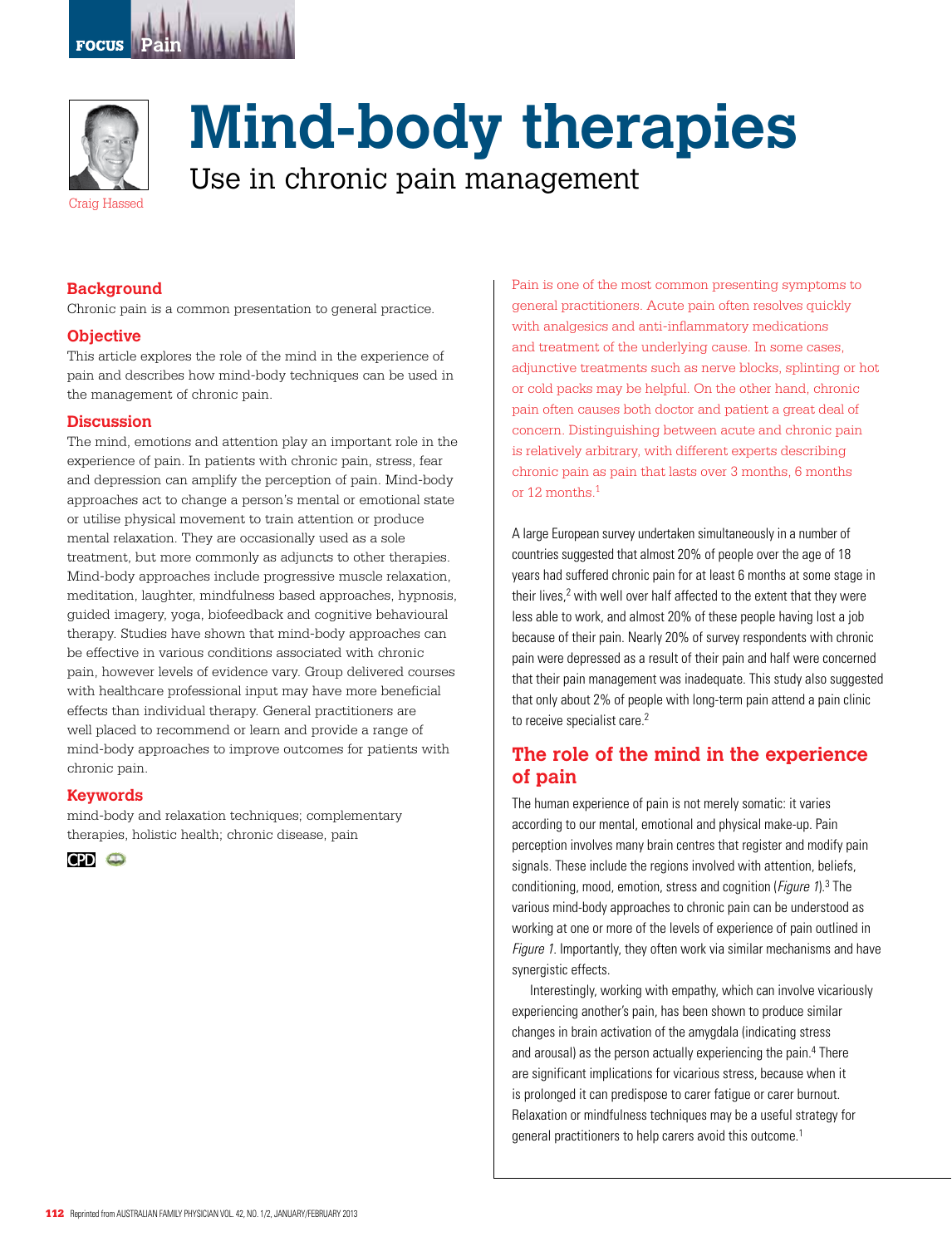

Many patients with chronic pain experience stress, fear and depression. These emotions and mental states, and their associated behaviours, often also act as aggravating factors due to the potential for amplification of the perception of pain. Conditions associated with chronic pain include burnout, depression, chronic fatigue syndrome and fibromyalgia. In many of these conditions, the brain is registering pain messages even in the absence of demonstrable tissue damage, making it difficult for the GP to assess or, in some cases, even believe their patients' stories. However, evidence suggests that neural loops in the brain are sensitised and maintained by 'sustained attention and arousal',<sup>5,6</sup> meaning that the person is hypervigilant around and preoccupied with the pain and they become very emotionally reactive to it when it is noticed. As a result, over time the same stimulus produces more suffering and a vicious cycle begins.

It is also worth noting that existential or spiritual issues, such as the fear of death in cancer patients, have the potential to aggravate pain issues if they are not recognised and addressed. Furthermore, conditions such as chronic back pain may be complicated by



experience of pain. Phys Ther 2011;91:700–11

socioeconomic factors, such as worker's compensation or employment issues.

Attention to pain is linked to activation of the 'fight or flight' (stress) response and the consequent need to take action, such as escaping or avoiding it. Hypervigilance involves an amplification of this response, resulting in an abnormal focus on, or preoccupation about, possible signals of pain or injury. This explains why a relatively small injury can result in the perception of intense pain and suffering. Anyone who has sat in a dentist's chair is likely to have noticed that in the presence of emotional distress, the level of suffering can be excessive when compared the actual level of physical injury. This exemplifies the close links between emotional and cognitive processes, attention and the perception of pain. $7-9$ 

Despite a range of psychological factors being important in the genesis and persistence of chronic pain syndromes, they are not always routinely assessed in general practice or physical therapy clinics, or utilised to enhance treatment outcomes.<sup>10</sup> Linton et al<sup>10</sup> reviewed the scientific evidence and laid out 10 principles that have likely implications for pain management in the clinical setting (Table 1).

# **Mind-body approaches in pain management**

Any intervention that changes a person's mental or emotional state, such as meditation, listening to music or cognitive behavioural therapy (CBT), will produce corresponding changes in the body and could therefore be called a 'mind-body' intervention. In addition, therapies that utilise physical movement such as yoga or tai chi, also rely on training attention or producing mental relaxation and could be described as both physical and mind-body techniques. Furthermore, there is often a great deal of overlap between different mind-body approaches, for example, in Jon Kabat-Zinn's mindfulness based stress reduction program there is extensive use of yoga techniques.<sup>11</sup>

A range of mind-body approaches can be used in the management of chronic pain, occasionally as a sole treatment, but more commonly as adjuncts to other therapies.<sup>12</sup>

In managing chronic pain, if psychological and emotional issues are amplifying the problem, then merely increasing the dose of analgesics, rather than improving the outcome, can commonly add to the problem by leading to drug dependence or addiction. A combined approach where emotional, social and/or existential issues are being dealt with, as well as the physical problem, is far more likely to produce long-term benefits to the patient.

Evidence for the effectiveness of mind-body approaches for various conditions associated with chronic pain includes:

- psychosocial interventions had medium size effects on both pain severity and interference in patients with cancer<sup>13</sup>
- specific mind-body practices may help alleviate pain and enhance physical function in adults suffering from osteoarthritis of the knee<sup>14</sup>
- $\bullet$  mind-body techniques may be useful in treating fibromyalgia pain<sup>15</sup>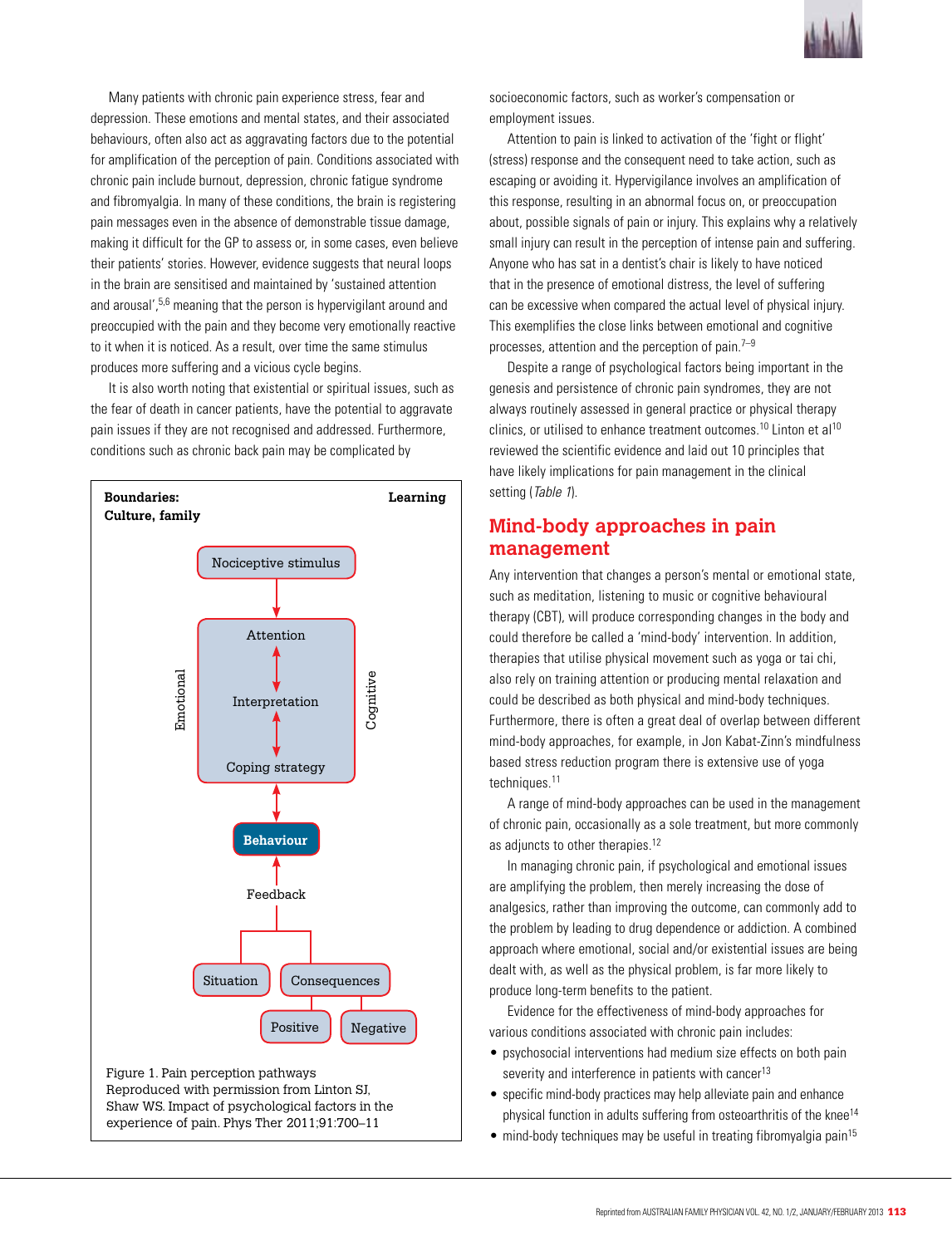

- in rheumatoid arthritis, statistically significant improvements with mind-body approaches were seen in pain, functional disability, psychological status, coping abilities, self efficacy, and joint involvement with the greatest improvements noted in patients with a history of depression<sup>16</sup>
- psychological treatments resulted in clinically relevant improvement in around 70% of paediatric patients with headache.<sup>17</sup>

# **Specific mind-body interventions**

## **The relaxation response**

The 'relaxation response' is the opposite of the stress or 'fight or flight' response and can be elicited by techniques such as progressive muscle relaxation, meditation and even laughter – hence the use

of 'clown doctors' in many children's hospital wards. The relaxation response may be associated with greater pain tolerance as it has the potential to:

- $\bullet$  enhance the brain's responsiveness to endorphins<sup>18,19</sup>
- reduce inflammation
- • cause muscle relaxation
- reduce hypervigilance and desensitise central pain pathways
- enhance mood and reduce emotional reactivity to pain.

# **Mindfulness based approaches**

Mindfulness based approaches can be very helpful in managing chronic pain, particularly considering the role of hypervigilance and emotional reactivity in the genesis of chronic pain. These encompass distraction techniques that teach patients to shift their attention

| Table 1. Ten guiding principles relating psychological factors to the management of pain                       |                |                                                                                                                                                          |                                                                                                                                                                                                  |
|----------------------------------------------------------------------------------------------------------------|----------------|----------------------------------------------------------------------------------------------------------------------------------------------------------|--------------------------------------------------------------------------------------------------------------------------------------------------------------------------------------------------|
| <b>Treatment phase</b>                                                                                         | <b>Number</b>  | <b>Guiding principle</b>                                                                                                                                 | <b>Clinical implications</b>                                                                                                                                                                     |
| Assessment                                                                                                     | $\mathbf{1}$   | Psychological factors that may affect pain<br>outcomes are not routinely assessed by<br>many treating clinicians                                         | Better methods of screening and early<br>intervention are needed to improve<br>feasibility and utility in usual care settings                                                                    |
|                                                                                                                | $\overline{2}$ | Persistent pain naturally leads to emotional<br>and behavioural consequences for the<br>majority of individuals                                          | Psychological concepts of learning can<br>be useful to provide empathy and support<br>without reinforcing pain behaviour                                                                         |
|                                                                                                                | 3              | Clients who are depressed or have a<br>history of depression may have more<br>difficulty dealing with pain                                               | A brief assessment of mood symptoms<br>should be part of routine screening and<br>intake procedures for pain conditions                                                                          |
| <b>Treatment</b><br>planning                                                                                   | $\overline{4}$ | Persistent pain problems can lead to<br>hypervigilance and avoidance, but simple<br>distraction techniques are not enough to<br>counter these behaviours | Clinicians should avoid inadvertent<br>messages that escape or avoidance from<br>pain is necessary in order to preserve<br>function                                                              |
|                                                                                                                | 5              | Individuals hold very different attitudes<br>and beliefs about the origins of pain, the<br>seriousness of pain, and how to react to<br>pain              | Assessment and treatment planning<br>should take into account individual<br>differences in pain beliefs and attitudes                                                                            |
|                                                                                                                | 6              | Personal expectations about the course of<br>pain recovery and treatment benefits are<br>associated with pain outcomes                                   | Providing realistic expectations (positive,<br>but frank and not overly reassuring) may<br>be a very important aspect of treatment                                                               |
|                                                                                                                | 7              | Catastrophic thinking about pain is an<br>important marker for the development of<br>long term pain problems as well as for poor<br>treatment outcome    | Clinicians should listen for expression<br>of catastrophic thoughts and offer less<br>exaggerated beliefs as an alternative. A<br>brief assessment might be part of routine<br>intake procedures |
| Implementation                                                                                                 | 8              | Personal acceptance and commitment to<br>self manage pain problems are associated<br>with better pain outcomes                                           | Over attention to diagnostic details and<br>biomedical explanations may reinforce<br>futile searches for a cure and delay pain<br>self management                                                |
|                                                                                                                | 9              | Psychosocial aspects of the workplace may<br>represent barriers for returning to work<br>while pain problems linger                                      | Return to work planning should include<br>attention to aspects of organisational<br>support, job stress, and workplace<br>communication                                                          |
|                                                                                                                | 10             | With proper instruction and support,<br>psychological interventions can improve<br>pain management outcomes                                              | Psychological approaches can be<br>incorporated into conventional treatment<br>methods, but require special training and<br>support                                                              |
| Reproduced with permission from Linton SJ, Shaw WS. Impact of psychological factors in the experience of pain. |                |                                                                                                                                                          |                                                                                                                                                                                                  |

Phys Ther 2011;91:700-11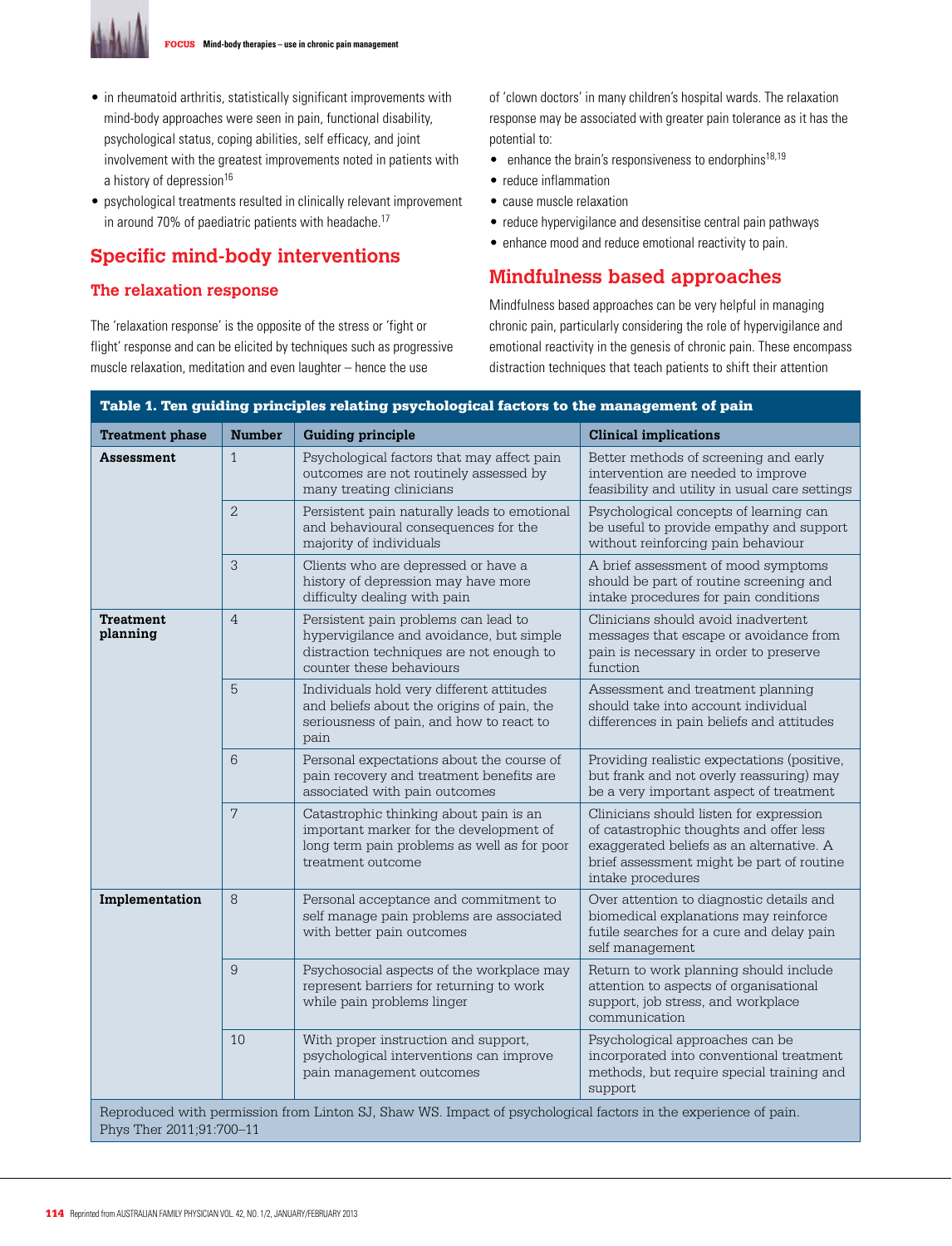

to stimuli other than the pain (eg. by imagining the sound of waves hitting the shore), and interceptive exposure techniques, which shift attention toward the pain so that the signal will habituate.<sup>20</sup>

Mindfulness based approaches also aim to cultivate an attitude of acceptance toward their chronic pain symptoms. This is helpful because emotional reactivity to pain can greatly accentuate the pain due to resistance to the pain and cognitive elaboration on the pain.21 Acceptance of chronic pain is not resignation to it. Instead, the individual reduces unsuccessful attempts to avoid or control pain where that is not possible. This makes it easier to focus instead on other experiences or aspects of the environment including participation in valued activities and the pursuit of personally relevant goals. McCracken and colleagues<sup>22</sup> report that, 'pain related acceptance leads to enhanced emotional and physical functioning in chronic pain patients above and beyond the influence of depression, pain intensity, and coping'.<sup>1</sup> Acceptance can be measured using instruments such as the Chronic Pain Acceptance Questionnaire (see Resources).

Acceptance cultivated through mindfulness based approaches may also help by minimising the avoidance that is often a part of the pain syndrome, which leads to secondary injury through problems such as poor posture, loss of muscle tone or maladaptive changes in gait.

Studies on brain activation show higher levels in meditators in the areas of the brain implicated in attention, cognitive control, somatic awareness and stress regulation pain related regions, including the dorsal anterior cingulate cortex, insula and thalamus. But in the same group of people, activation is dramatically reduced in areas involved in appraisal, emotional regulation, stress and memory, such as the medial prefrontal cortex, orbitofrontal cortex, amygdala and dorso-lateral prefrontal cortex.<sup>3</sup> This suggests that mindfulness meditation has the potential to reduce pain through a number of brain mechanisms.

Mindfulness based approaches involve both meditation and a way of living that develops attentional skills and acceptance, reducing pain related arousal and reactivity. Mindfulness practice has been shown to be effective in the management of chronic pain, $23,24$  including in women with irritable bowel syndrome.25

#### **Hypnosis**

Hypnosis was one of the first mind-body approaches used for chronic pain and has established efficacy.26 Brief hypnotherapeutic treatment methods show encouraging results, including in children and adolescents with functional abdominal pain. $27$  The mechanism may be through relaxation as well as altering perception and cognitive patterns that become established in pain syndromes. Hypnosis has been shown to improve the pain associated with irritable bowel syndrome, with benefits still demonstrable after 5 years.<sup>28</sup>

Heterohypnosis and self hypnosis have been shown in some studies to be effective in reducing labour pain with other possible benefits including better infant Apgar scores and a shorter stage 1 labour.<sup>29</sup>

#### **Guided imagery**

Guided imagery in the treatment of chronic pain aims to enhance relaxation, as well as unhooking attention from the pain and the mental elaboration about it, through the use of peaceful, soothing or symbolically therapeutic mental images. In a review of nine randomised clinical trials, eight were found to suggest that guided imagery leads to a significant reduction in musculoskeletal pain. Although these results are promising, many of the studies were small or were low to medium grade in terms of methodological rigour.<sup>30</sup>

#### **Yoga**

While yoga involves physical postures, it can be considered a mind-body intervention due to the emphasis on acceptance, training attention, meditation and relaxation. Eight of nine RCTs showed that yoga leads to a significantly greater reduction in pain than control interventions such as standard care, self care, therapeutic exercises, relaxing yoga, touch and manipulation, or no intervention.<sup>31</sup> Relaxation and yoga may also have a role in childbirth by reducing pain, increasing satisfaction with pain relief and, consequently, reducing the rate of assisted vaginal delivery due to the woman's greater coping skills.<sup>32</sup> Another meta-analysis on the effectiveness of yoga interventions on pain and associated disability (eg. back pain, rheumatoid arthritis, headache/migraine) concluded that, 'yoga is a useful supplementary approach with moderate effect sizes on pain and associated disability'.33

## **Biofeedback**

Biofeedback is a method of increasing physical awareness and inducing a relaxation response through the use of markers of the stress response, for example, learning to lower blood pressure by watching a screen mapping the blood pressure in real-time. Apart from relaxation, it provides a focus of attention and helps to promote a more objective and precise understanding of the mind-body relationship.

Biofeedback has been used as an adjunctive treatment in a number of pain settings to good effect, such as with orofacial pain, 34 headache in children,  $35$  phantom limb pain (+/- visual mirror feedback),  $36$  and musculoskeletal pain.37

## **Cognitive behaviour therapy**

Any strategy that changes states of mind and emotion can be considered a mind-body therapy, including CBT. Cognitive behaviour therapy has a sound evidence base for a range of chronic pain conditions,  $38$  including chronic back pain  $39$  and fibromyalgia,  $40$  and has been shown to be associated with fewer days of work missed due to pain related disability.41 It has also been found to be useful for pain in children and adolescents.<sup>42</sup> However, some authors have questioned its efficacy and use in myalgic encephalomyelitis.<sup>43</sup>

## **Method of delivery of mind-body interventions**

A review of 46 RCTs of various aspects of delivering psychosocial interventions for chronic pain found that group-delivered courses that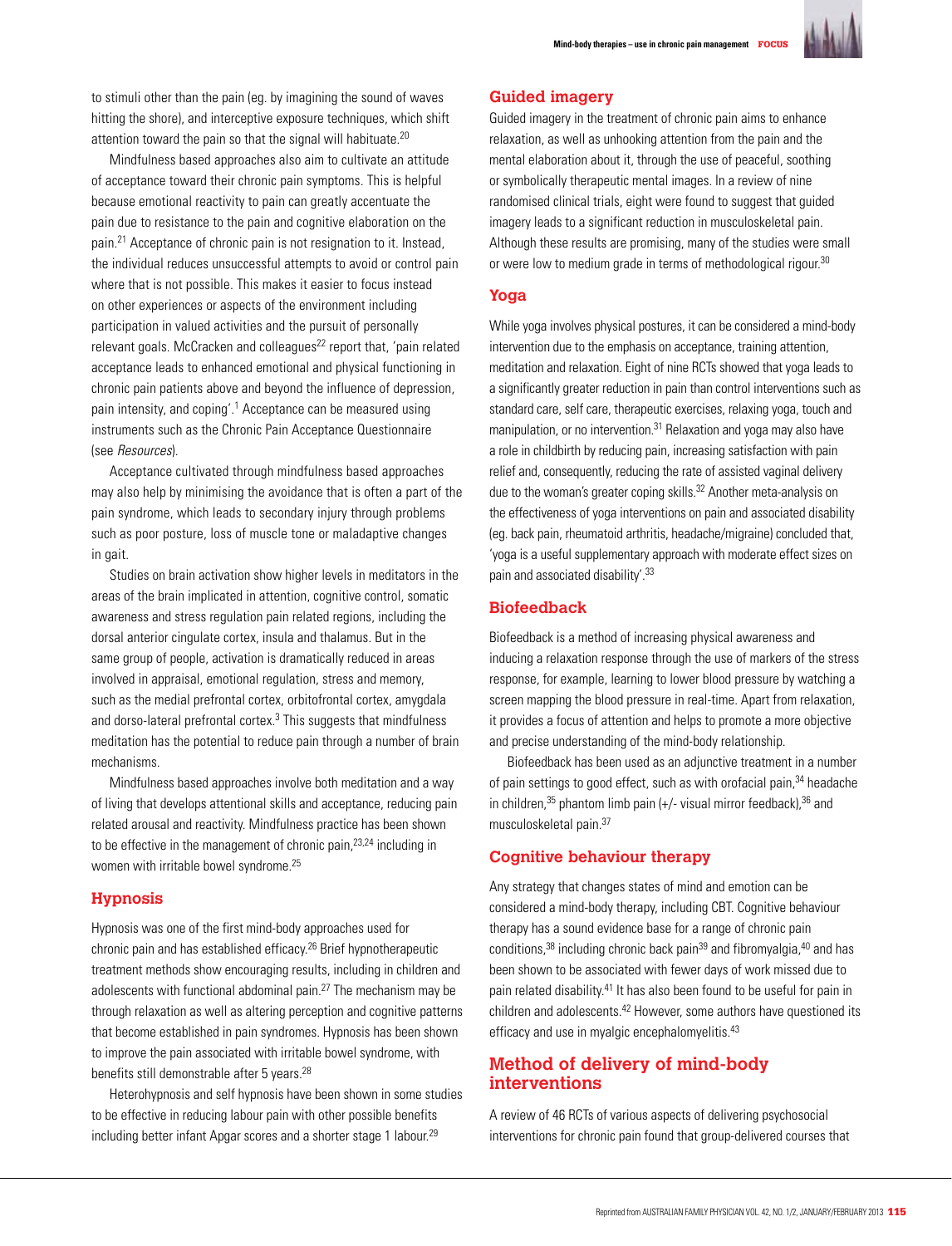

FOCUS **Mind-body therapies – use in chronic pain management**

had healthcare professional input showed more beneficial effects.<sup>44</sup> Courses longer than 8 weeks did not necessarily give better outcomes.

Group-delivered psychosocial interventions for chronic pain aim to provide patients with greater self-efficacy through skills that they can apply at home and work. The aim is self-sufficiency and not dependency on a therapist, but in order to do this a patient needs to be assisted through the sometimes difficult early stages of learning these skills. A supportive, experienced practitioner and a group working toward the same end help enormously. The facilitator therefore needs skills in the mind-body therapy being used, group facilitation skills and motivational skills (see Resources). Groups are also useful for breaking down isolation, enhancing motivation and providing the benefits of learning from the insights and experiences of other group members.

# **Mind-body therapies in general practice**

Some mind-body therapies lend themselves more easily to use in general practice. For example, skills in relaxation techniques are a good starting point. More extensive training is needed to apply approaches such as mindfulness, hypnosis, imagery and CBT, but they are eminently adaptable to the general practice setting if adequate time is taken for their implementation. Yoga and biofeedback will generally require referral. Importantly, GPs are well placed to recommend or learn and provide a range of mind-body approaches to improve outcomes for patients with chronic pain.

#### **Resources**

- The Chronic Pain Acceptance Questionnaire is available at www. psychologytools.org/pain.html
- GPs wishing to set up their own mindfulness groups are advised to receive training in the technique from experienced teachers. Information on mindfulness teachers, practitioners and groups can be found by contacting the Mindfulness Practitioner Interest Group at MBSR-MBCT\_ANZ@yahoogroups.com.

#### **Author**

Craig Hassed MBBS, FRACGP, is Senior Lecturer, Department of General Practice, Monash University, Melbourne, Victoria. craig.hassed@monash.edu.

Competing interests: None.

Provenance and peer review: Commissioned; externally peer reviewed.

#### **References**

- 1. Main CJ, Spanswick CC. Pain management: an interdisciplinary approach. Edinburgh: Elsevier, 2001, p. 93.
- 2. Breivik H, Collett B, Ventafridda V, Cohen R, Gallacher D. Survey of chronic pain in Europe: prevalence, impact on daily life, and treatment. Eur J Pain 2006;10:287–333.
- 3. Zeidan F, Grant JA, Brown CA, McHaffie JG, Coghill RC. Mindfulness meditation-related pain relief: evidence for unique brain mechanisms in the regulation of pain. Neurosci Lett 2012;520:165–73.
- 4. Singer T, Seymour B, O'Doherty J, Kaube H, Dolan RJ, Frith CD. Empathy for pain involves the affective but not sensory components of pain. Science 2004;303:1157–62.
- 5. Eriksen HR, Ursin H. Subjective health complaints, sensitization, and sustained cognitive activation (stress). J Psychosom Res 2004;56:445–8.
- 6. Ursin H, Eriksen HR. Sensitization, subjective health complaints, and sustained arousal. Ann N Y Acad Sci 2001;933:119–29.
- 7. Linton SJ. Understanding pain for better clinical practice. Edinburgh, Scotland: Elsevier, 2005.
- 8. Leeuw M, Goossens ME, Linton SJ, et al. The fear-avoidance model of musculoskeletal pain: current state of scientific evidence. J Behav Med 2007;30:77–94.
- 9. Villemure C, Bushnell M. Cognitive modulation of pain: how do attention and emotion influence pain processing. Pain 2002;95:195–9.
- 10. Linton SJ, Shaw WS. Impact of psychological factors in the experience of pain. Phys Ther 2011;91:700–11.
- 11. Kabat-Zinn J. An outpatient program in behavioural medicine for chronic pain patients based on the practice of mindfulness meditation: theoretical considerations and preliminary results. Gen Hosp Psychiatry 1982;4:33–47.
- 12. Astin JA. Mind-body therapies for the management of pain. Clin J Pain 2004;20:27–32.
- 13 Sheinfeld Gorin S, Krebs P, Badr H, et al. Meta-analysis of psychosocial interventions to reduce pain in patients with cancer. J Clin Oncol 2012;30:539–47.
- 14. Selfe TK, Innes KE. Mind-body therapies and osteoarthritis of the knee. Curr Rheumatol Rev 2009;5:204–11.
- 15. Terhorst L, Schneider MJ, Kim KH, Goozdich LM, Stilley CS. Complementary and alternative medicine in the treatment of pain in fibromyalgia: a systematic review of randomized controlled trials. J Manipulative Physiol Ther 2011;34:483–96.
- 16. Leverone D, Epstein BJ. Nonpharmacological interventions for the treatment of rheumatoid arthritis: a focus on mind-body medicine. J Pharm Pract 2010;23:101–9.
- 17. Kröner-Herwig B. Psychological treatments for pediatric headache. Expert Rev Neurother 2011;11:403–10.
- 18. Elias AN, Wilson AF. Serum hormonal concentrations following transcendental meditation – potential role of gamma aminobutyric acid. Med Hypotheses 1995;44:287–91.
- 19. Harte JL, Eifert GH, Smith R. The effects of running and meditation on beta-endorphin, corticotropin-releasing hormone and cortisol in plasma, and on mood. Biol Psychol 1995;40:251–65.
- 20. Flink IK, Nicholas MK, Boersma K, Linton S. Reducing the threat value of chronic pain: a preliminary replicated single-case study of interoceptive exposure versus distraction in six individuals with chronic back pain. Behav Res Ther 2009;47:721–8.
- 21. McCracken LM, Vowles KE, Eccleston C. Acceptance of chronic pain: component analysis and a revised assessment method. Pain 2004;107:159–66.
- 22. McCracken LM, Eccleston C. Coping or acceptance: what to do about chronic pain? Pain 2003;105:197–204.
- 23. Kabat-Zinn J, Lipworth L, Burney R. The clinical use of mindfulness meditation for the self-regulation of chronic pain. J Behav Med 1985;8:163–90.
- 24. Carmody J, Baer RA. Relationships between mindfulness practice and levels of mindfulness, medical and psychological symptoms and wellbeing in a mindfulness-based stress reduction program. J Behav Med 2008;31:23–33.
- 25. Gaylord SA, Palsson OS, Garland EL, et al. Mindfulness training reduces the severity of irritable bowel syndrome in women: results of a randomized controlled trial. Am J Gastroenterol 2011;106:1678.
- 26. Elkins G, Johnson A, Fisher W. Cognitive hypnotherapy for pain management. Am J Clin Hypn 2012;54:294–310.
- 27. Gulewitsch MD, Schlarb AA. Hypnotherapeutic treatment approaches in children and adolescents suffering from functional abdominal pain. Prax Kinderpsychol Kinderpsychiatr 2011;60:386–400.
- 28. Gonsalkorale WM, Miller V, Afzal A, Whorwell PJ. Long term benefits of hypnotherapy for irritable bowel syndrome. Gut 2003;52:1623–9.
- 29. Landolt AS, Milling LS. The efficacy of hypnosis as an intervention for labor and delivery pain: a comprehensive methodological review. Clin Psychol Rev 2011;31:1022–31.
- 30. Posadzki P, Ernst E. Guided imagery for musculoskeletal pain: a systematic review. Clin J Pain 2011;27:648–53.
- 31. Posadzki P, Ernst E, Terry R, Lee MS. Is yoga effective for pain? A